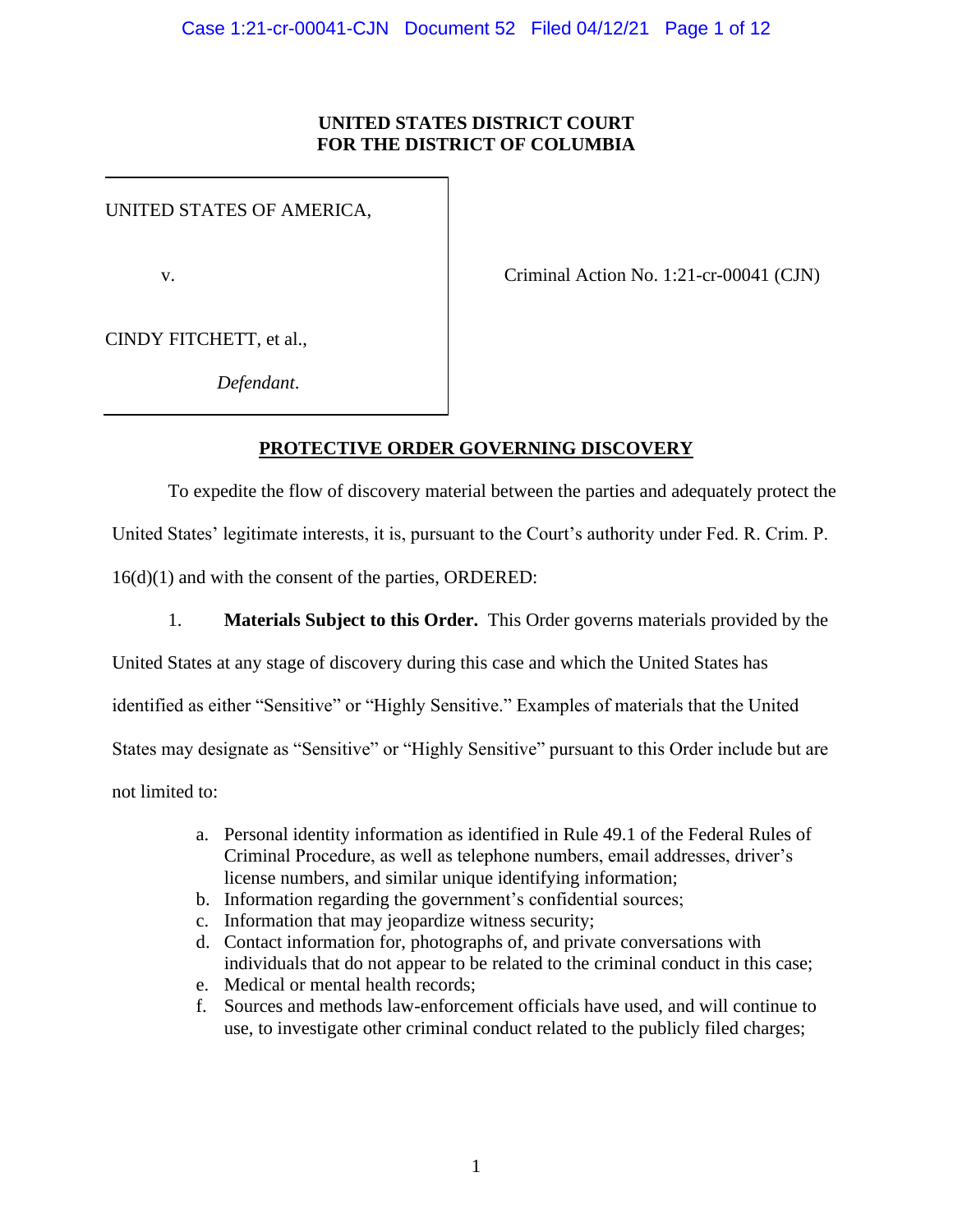- g. Surveillance camera footage from the U.S. Capitol Police's extensive system of cameras on U.S. Capitol grounds; $<sup>1</sup>$ </sup>
- h. Repair estimates from the Architect of the Capitol;
- i. Materials designated as "security information" pursuant 2 U.S.C. §1979; and
- j. Tax returns or tax information.

This Order will not be used to designate materials as Sensitive or Highly Sensitive unless such designation is necessary for one of the reasons stated in this paragraph or for a similar reason not anticipated by this Order. The government agrees to make every effort to provide discovery in a manner that will allow for most discovery to be produced without such designations.

2. **Defendant.** Any reference to "Defendant" herein refers individually to each

defendant identified in the caption above.

3. **Legal Defense Team.** The "legal defense team" includes defense counsel

(defined as counsel of record in this case, including any post-conviction or appellate counsel)

and any attorneys, investigators, paralegals, support staff, and expert witnesses who are advising

or assisting defense counsel in connection with this case.

# 4. **Rules for the Handling of Sensitive and Highly Sensitive Materials.**

- a. **Limitations on Use.** Defendant and the legal defense team may use Sensitive and Highly Sensitive discovery materials solely in connection with the defense of this case and any other case connected to the events at the United States Capitol on January 6, 2021, including any post-conviction or appellate litigation, and for no other purpose, and in connection with no other proceeding, without further order of this Court.
- b. **Limitations on Dissemination.** No Sensitive or Highly Sensitive materials, or the information contained therein, may be disclosed to any persons other than Defendant, the legal defense team, or the person to whom the Sensitive or Highly Sensitive information solely and directly pertains or his/her counsel, without agreement of the United States or prior authorization from the Court.

<sup>&</sup>lt;sup>1</sup> To be clear, this does not include footage from body worn cameras from other police departments that responded on January 6, 2021, the vast amount of which the United States will not designate as Sensitive or Highly Sensitive. (Body worn camera footage will be marked Sensitive or Highly Sensitive only if it contains material described in paragraph one above or for a similar reason not anticipated by this Order.)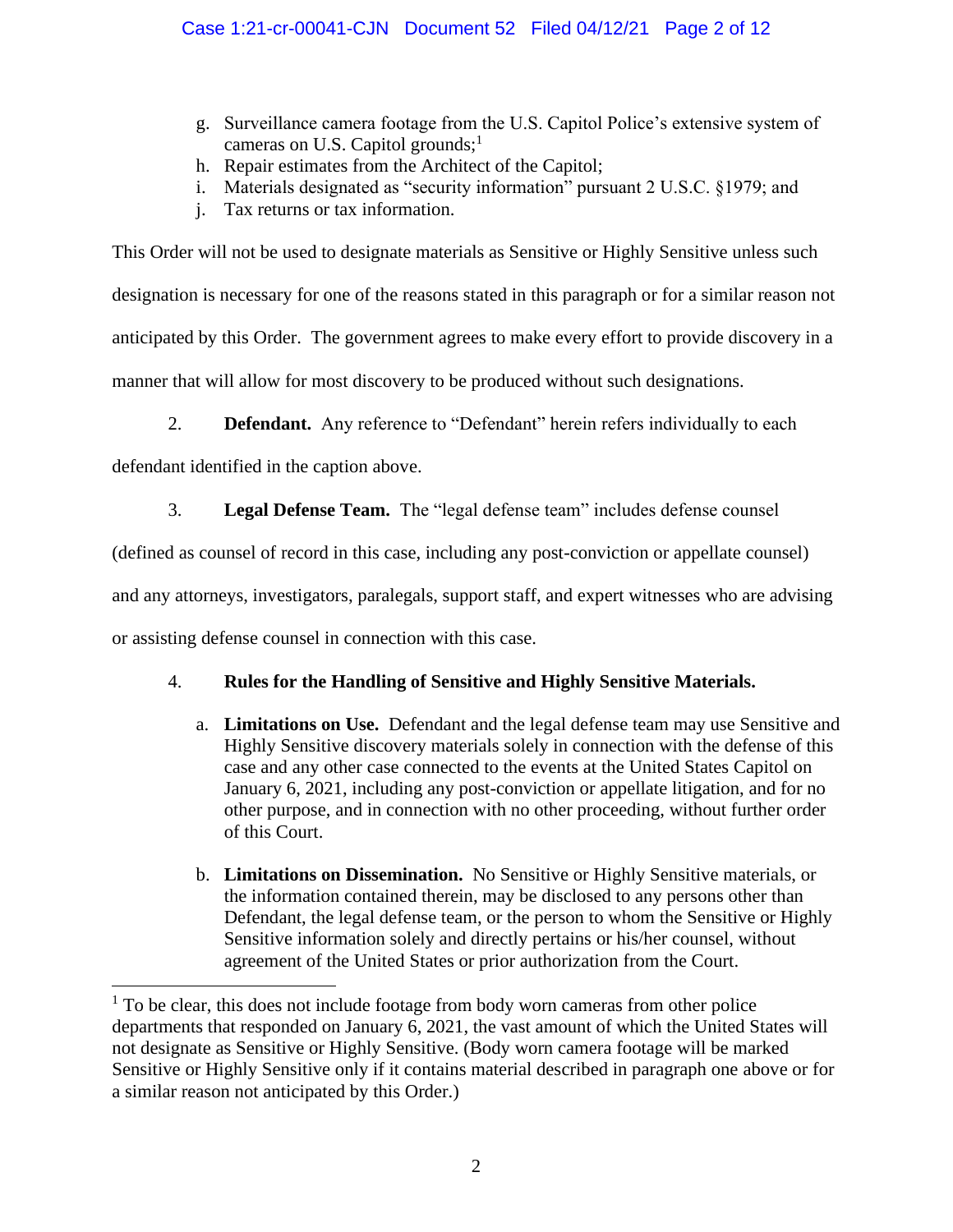c. **Limitations on Reproduction.** Defendant, the legal defense team, and authorized persons shall not copy or reproduce the Sensitive or Highly Sensitive materials except in order to provide copies of the materials for use in connection with this case by Defendant, the legal defense team, the person to whom the Sensitive or Highly Sensitive information solely and directly pertains or his/her counsel, and other persons to whom the Court may authorize disclosure (collectively, "authorized persons").

If defense counsel provides Defendant access to Sensitive or Highly Sensitive materials, defense counsel must advise Defendant that Defendant may not record any personal identity information as identified in Rule 49.1 of the Federal Rules of Criminal Procedure or any telephone numbers, email addresses, driver's license numbers, and similar unique identifying information. By signing the attached affirmation, Defendant agrees not to do so.

Copies and reproductions, and any notes or records made in relation to the contents of the Sensitive and Highly Sensitive materials, are to be treated in the same manner as the original materials.

- d. **Court Filings.** Absent prior agreement by the parties or permission from the Court, no party shall disclose materials designated as Sensitive or Highly Sensitive in any public filing with the Court. Such materials shall be submitted under seal. Absent statutory authority, no party shall file such materials under seal without an order from the Court pursuant to Local Rule of Criminal Procedure 49(f)(6).
- e. **Court Hearings.** The restrictions in this Order shall not limit either party in the use of the materials in judicial proceedings in this case. The procedures for use of designated Sensitive and Highly Sensitive materials during any hearing or the trial of this matter shall be determined by the parties and the Court in advance of the hearing or trial. No party shall disclose materials designated Sensitive or Highly Sensitive in open court without agreement by the parties that such materials may be disclosed in open court or prior consideration by the Court.

#### 5. **Additional Rules for Handling of Sensitive Materials.** The following additional

terms apply to Sensitive materials:

a. **Storage.** Sensitive materials must be maintained in the custody and control of Defendant, the legal defense team, and authorized persons. This restriction shall not apply to the person to whom the Sensitive information solely and directly pertains or his/her attorney.

#### 6. **Additional Rules for Handling of Highly Sensitive Materials.** The following

additional rules apply to Highly Sensitive materials:

a. **Additional Limitations on Dissemination.** Defense counsel may not provide a copy of Highly Sensitive materials to Defendant or permit Defendant to view such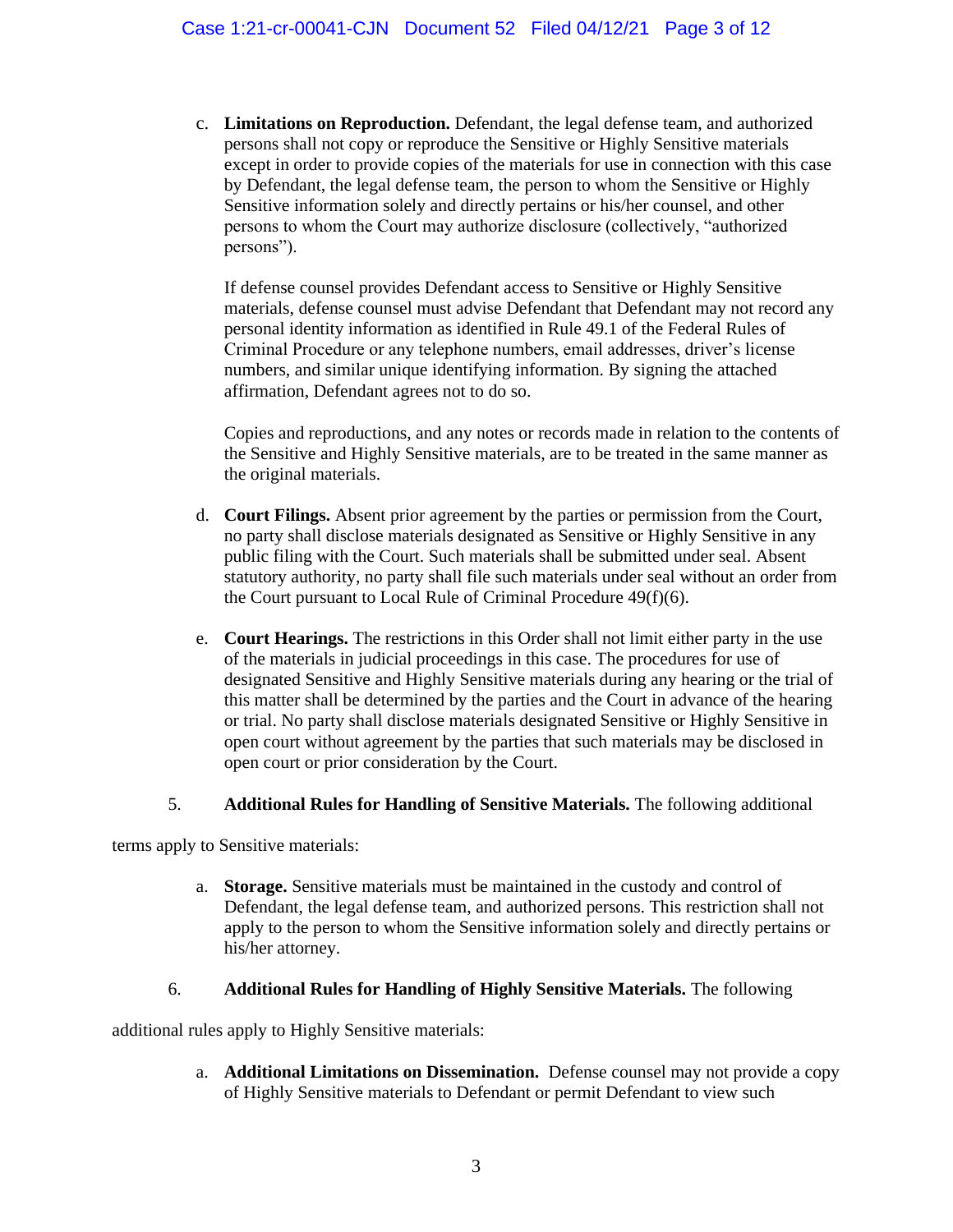materials unsupervised by defense counsel or an attorney, investigator, paralegal, or support staff person employed by defense counsel. The parties agree that defense counsel or an attorney, investigator, paralegal, or support staff person employed by defense counsel, may supervise Defendant by allowing access to Highly Sensitive materials through a cloud-based delivery system that permits Defendant to view the materials but does not permit Defendant the ability to download; provided that, prior to doing so, defense counsel first provides notice to the United States and allow the United States to file an objection with the Court if no agreement is reached.

- b. **Additional Limitations on Reproduction.** Counsel agrees that prior to showing materials to Defendant designated as Highly Sensitive, counsel or an attorney, investigator, paralegal, or support staff person employed by defense counsel will read Defendant the relevant parts of this Order, and remind Defendant of the consequences of violating the Order. If Defendant takes notes regarding Highly Sensitive materials, counsel or an attorney, investigator, paralegal, or support staff person employed by defense counsel must take reasonable steps to determine whether Defendant has copied any personal identity information as identified in Rule 49.1 of the Federal Rules of Criminal Procedure or any telephone numbers, email addresses, driver's license numbers, and similar unique identifying information.
- c. **Storage.** Highly Sensitive materials must be maintained in the custody and control of the legal defense team and authorized persons. This restriction shall not apply to the person to whom the Highly Sensitive information solely and directly pertains or his/her attorney.

7. **Viewing by Incarcerated Defendants.** If Defendant is in the custody of the United States Marshals Service, defense counsel is authorized to provide a copy of discovery materials to the appropriate point of contact so that the defendant can view the discovery materials, subject to the terms of this Order.

8. **Disputes.** The parties shall make a good faith effort to resolve any dispute about a sensitivity designation before requesting the Court's intervention. The United States may agree to remove or reduce a sensitivity designation without further order of this Court. Whenever the redaction of specified information will resolve the basis for which a sensitivity designation was applied, the United States will agree to redaction, and such redaction will render the materials no longer subject to this Order. Any agreement to reduce or remove a sensitivity designation or to redact specific information shall be memorialized in writing.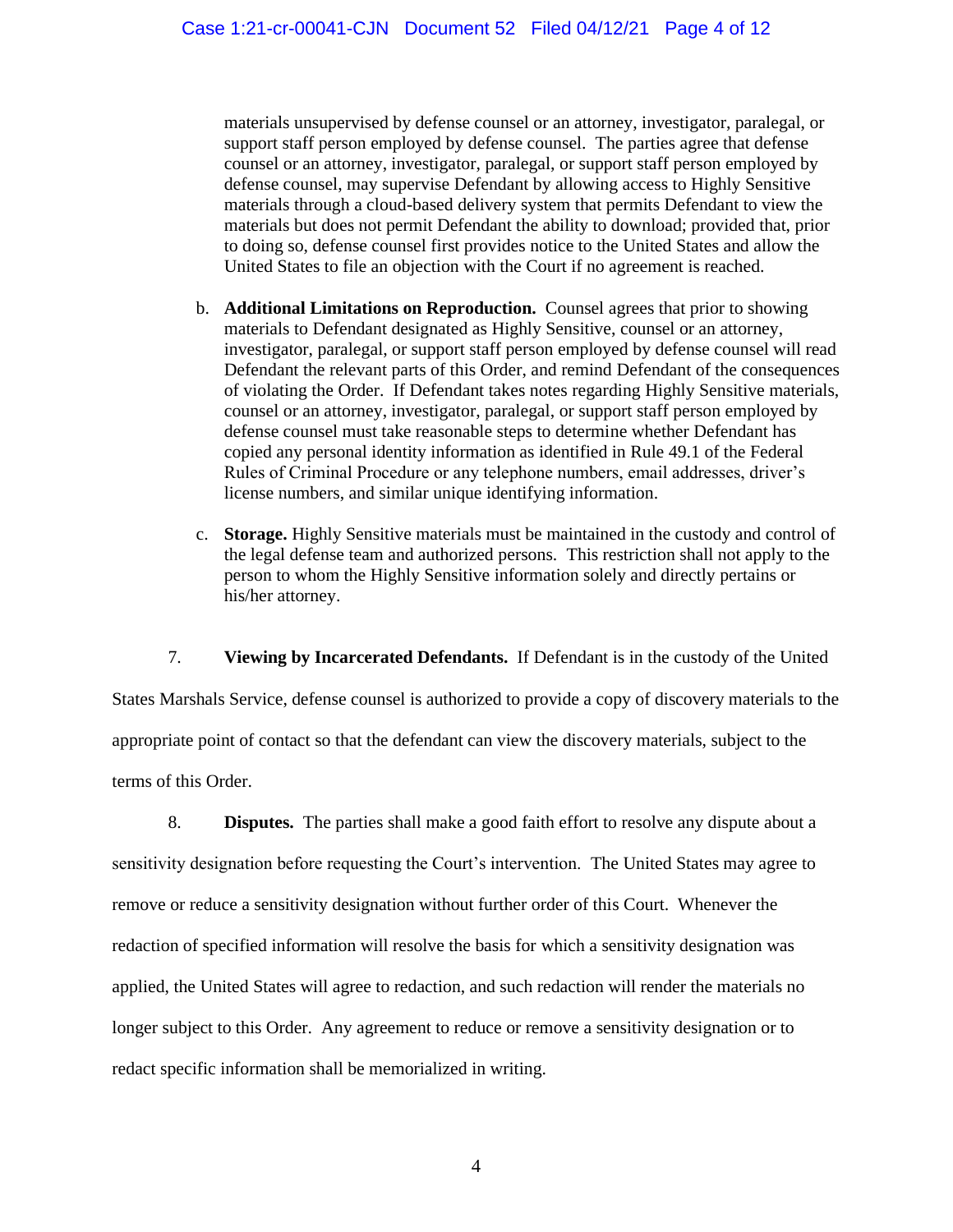#### Case 1:21-cr-00041-CJN Document 52 Filed 04/12/21 Page 5 of 12

9. **Modification Permitted.** Nothing in this Order shall prevent any party from seeking modification of this Order nor prevent the defense from contesting a sensitivity designation. The parties agree that the burden of demonstrating the need for a protective order remains with the government at all times.

10. **Failure not Waiver.** The failure by the United States to designate any materials as Sensitive or Highly Sensitive upon disclosure shall not constitute a waiver of the United States' ability to later designate the materials as Sensitive or Highly Sensitive but the government must separately identify and memorialize the changed status of those materials in writing.

11. **Automatic Exclusions from this Order.** This Order does not apply to materials

that:

- a. Are, or later become, part of the public court record, including materials that have been received in evidence in this or other public trials or hearings;
- b. Were derived directly from Defendant or that pertain solely to Defendant. Examples of such materials include Defendant's own financial records, telephone records, digital device downloads, social media records, electronic communications, arrest records, and statements to law enforcement;<sup>2</sup> and
- c. Materials that the defense obtains by means other than discovery.

#### 12. **Government's Discovery Obligations.** Nothing in this Order modifies the United

States' obligations at any stage of discovery in this case pursuant to Federal Rules of Criminal Procedure 16 and 26.2, Local Criminal Rule 5.1, 18 U.S.C. § 3500 (the Jencks Act), and the government's general obligation to produce exculpatory and impeachment information in criminal cases.

 $2$  Discoverable materials that were derived directly from Defendant or that pertain solely to Defendant are exempt from this Order regardless of whether the United States has designated any such materials as "Sensitive" or "Highly Sensitive" because the same materials are being provided or made available to co-defendants or other persons charged in connection with the events at the United States Capitol on January 6, 2021.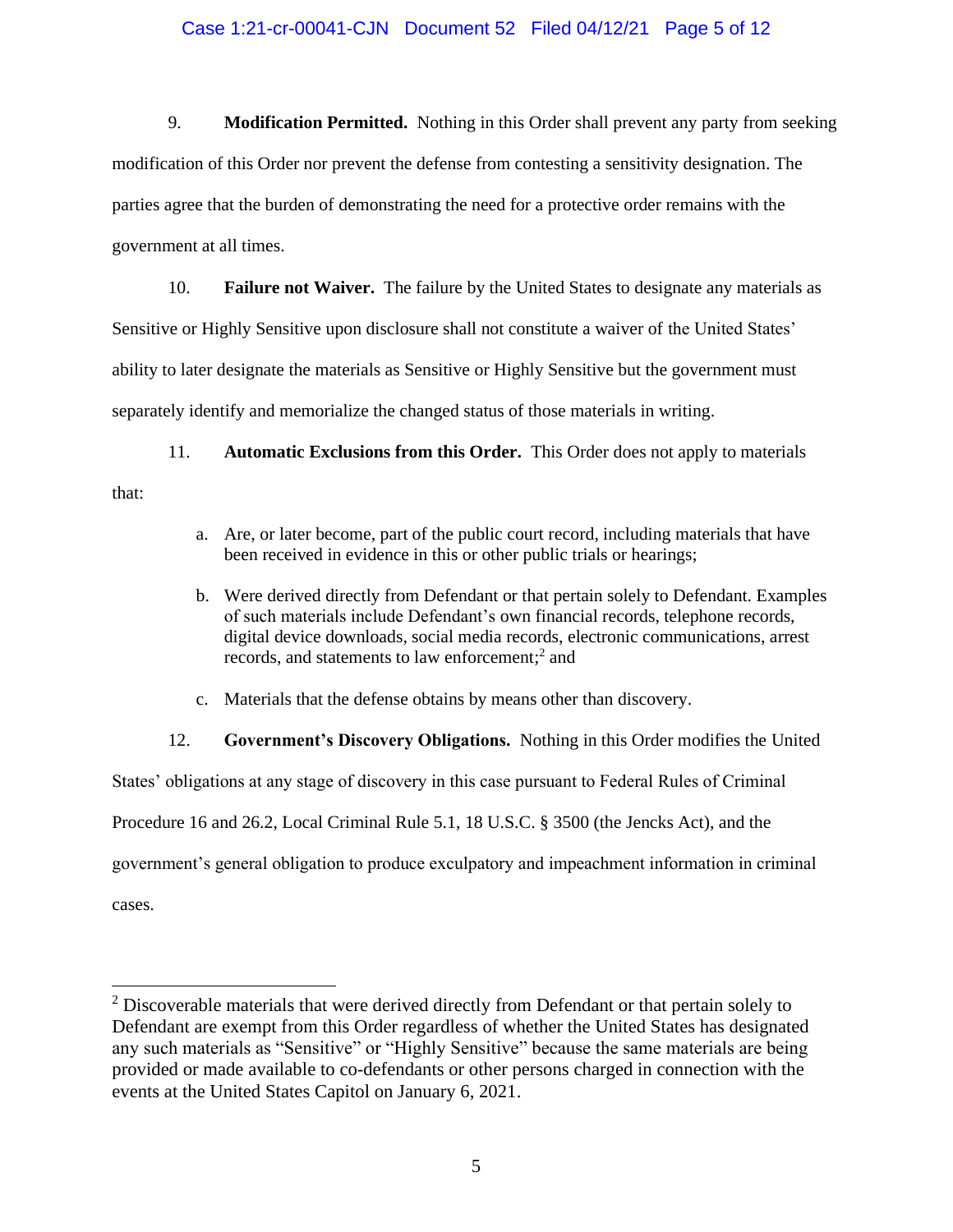#### Case 1:21-cr-00041-CJN Document 52 Filed 04/12/21 Page 6 of 12

13. **Defense Counsel's Obligations.** Defense counsel must provide a copy of this Order to, and review the terms of this Order with, members of the legal defense team, Defendant, and any other person, before providing them access to Sensitive or Highly Sensitive materials. Defense counsel must obtain a fully executed copy of Attachment A before providing Defendant access to Sensitive or Highly Sensitive materials, and must file a copy with the Court within one week of execution.

14. **No Ruling on Discoverability or Admissibility**. This Order does not constitute a ruling on the question of whether any particular material is properly discoverable or admissible and does not constitute any ruling on any potential objection to the discoverability or admissibility of any material.

15. **Duration.** The terms of this Order shall remain in effect after the conclusion of this case and the parties shall be bound by it unless otherwise ordered by the Court.

It is SO ORDERED.

DATE: April 12, 2021

 $\overline{I}$  NICHOLS United States District Judge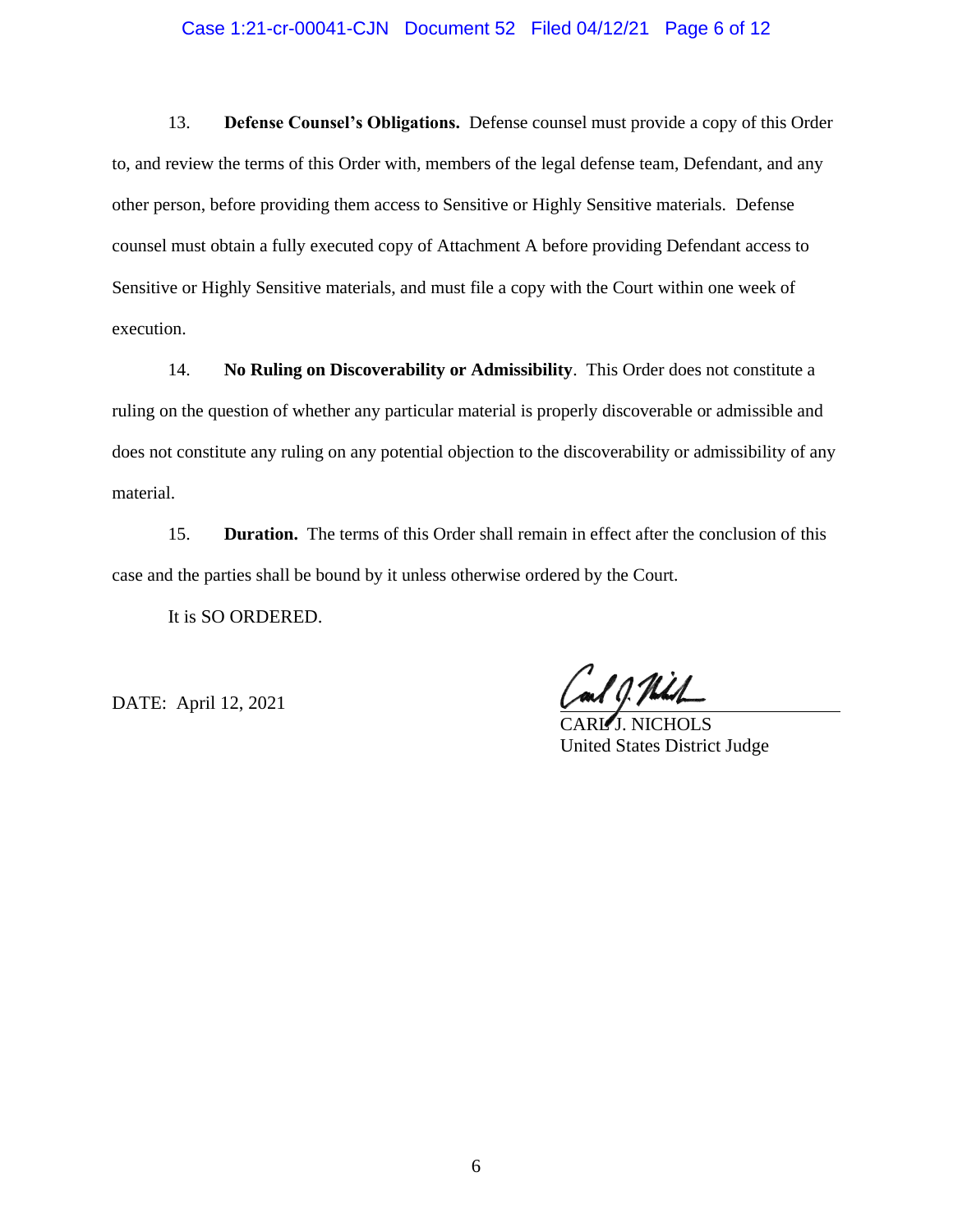# **Defendant's Acceptance**

I have read this Protective Order and carefully reviewed every part of it with my attorney. I am fully satisfied with the legal services provided by my attorney in connection with this Protective Order and all matters relating to it. I fully understand this Protective Order and voluntarily agree to it. No threats have been made to me, nor am I under the influence of anything that could impede my ability to understand this Protective Order fully.

\_\_\_\_\_\_\_\_\_\_\_\_\_\_\_\_\_\_\_\_\_\_\_\_\_\_\_\_\_\_\_\_ \_\_\_\_\_\_\_\_\_\_\_\_\_\_\_\_\_\_\_\_\_\_\_\_\_\_\_\_\_\_\_\_

Date CINDY FITCHETT Defendant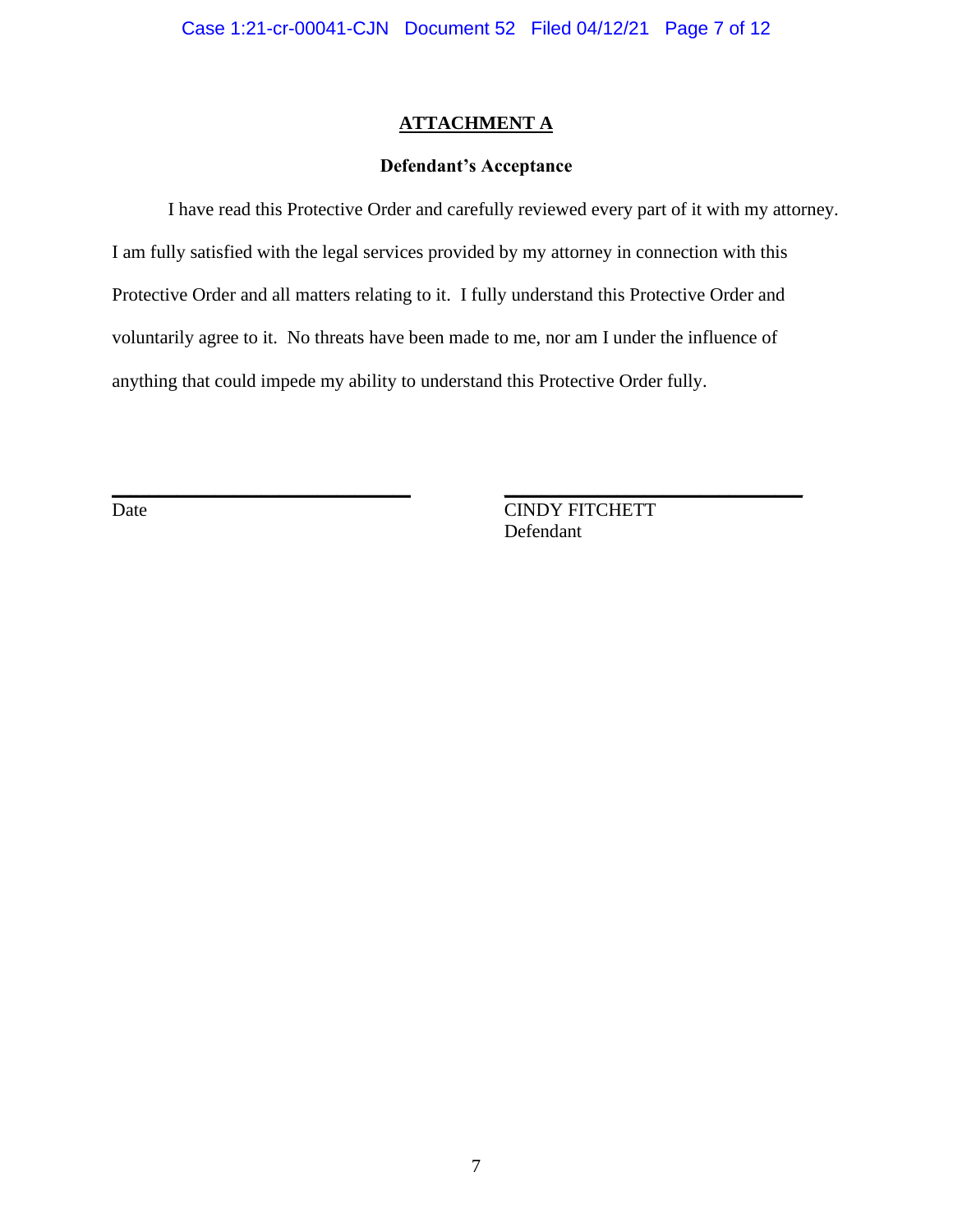# **Defendant's Acceptance**

I have read this Protective Order and carefully reviewed every part of it with my attorney. I am fully satisfied with the legal services provided by my attorney in connection with this Protective Order and all matters relating to it. I fully understand this Protective Order and voluntarily agree to it. No threats have been made to me, nor am I under the influence of anything that could impede my ability to understand this Protective Order fully.

\_\_\_\_\_\_\_\_\_\_\_\_\_\_\_\_\_\_\_\_\_\_\_\_\_\_\_\_\_\_\_\_ \_\_\_\_\_\_\_\_\_\_\_\_\_\_\_\_\_\_\_\_\_\_\_\_\_\_\_\_\_\_\_\_

Date MICHAEL CURZIO Defendant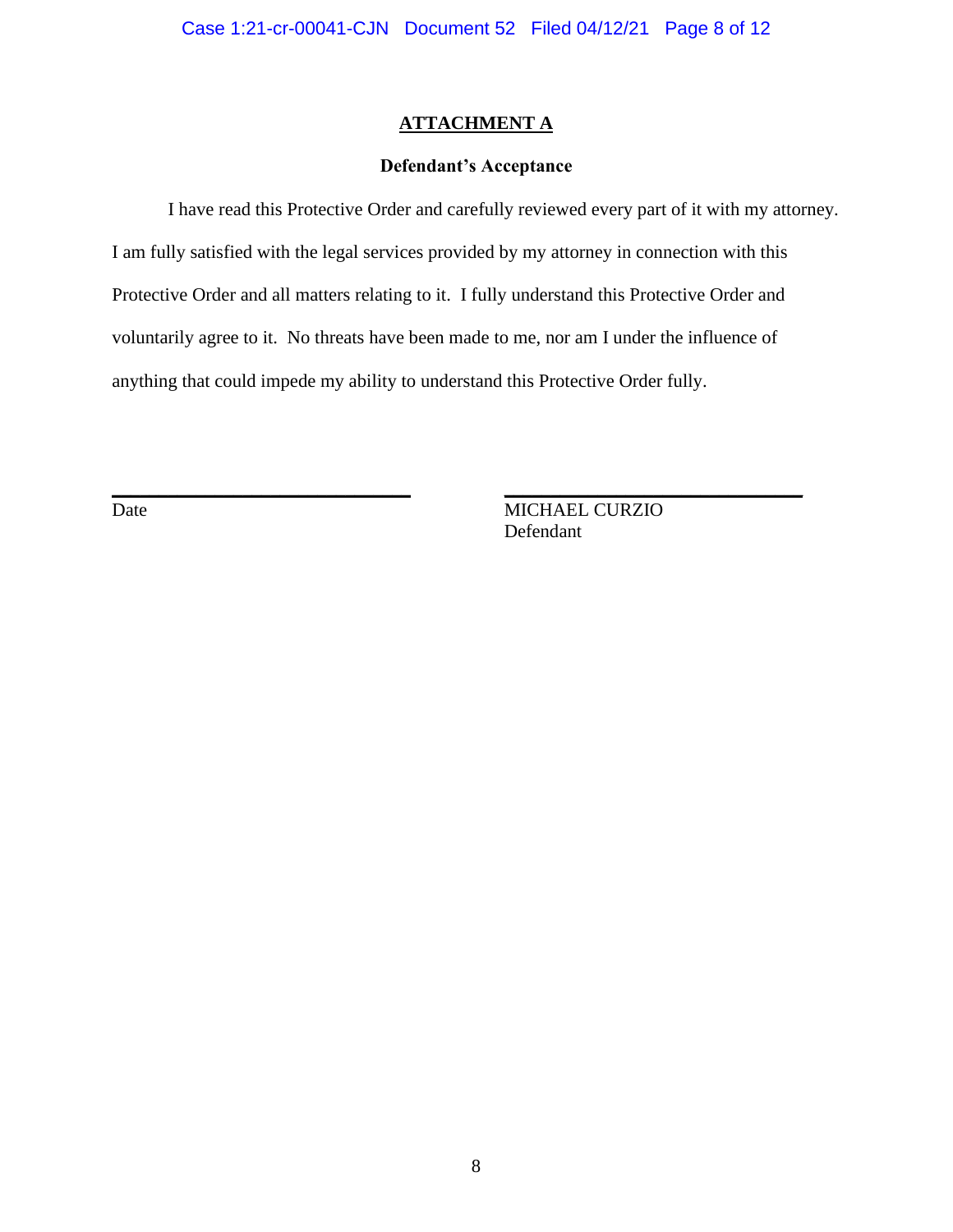# **Defendant's Acceptance**

I have read this Protective Order and carefully reviewed every part of it with my attorney. I am fully satisfied with the legal services provided by my attorney in connection with this Protective Order and all matters relating to it. I fully understand this Protective Order and voluntarily agree to it. No threats have been made to me, nor am I under the influence of anything that could impede my ability to understand this Protective Order fully.

\_\_\_\_\_\_\_\_\_\_\_\_\_\_\_\_\_\_\_\_\_\_\_\_\_\_\_\_\_\_\_\_ \_\_\_\_\_\_\_\_\_\_\_\_\_\_\_\_\_\_\_\_\_\_\_\_\_\_\_\_\_\_\_\_

Date DOUGLAS SWEET Defendant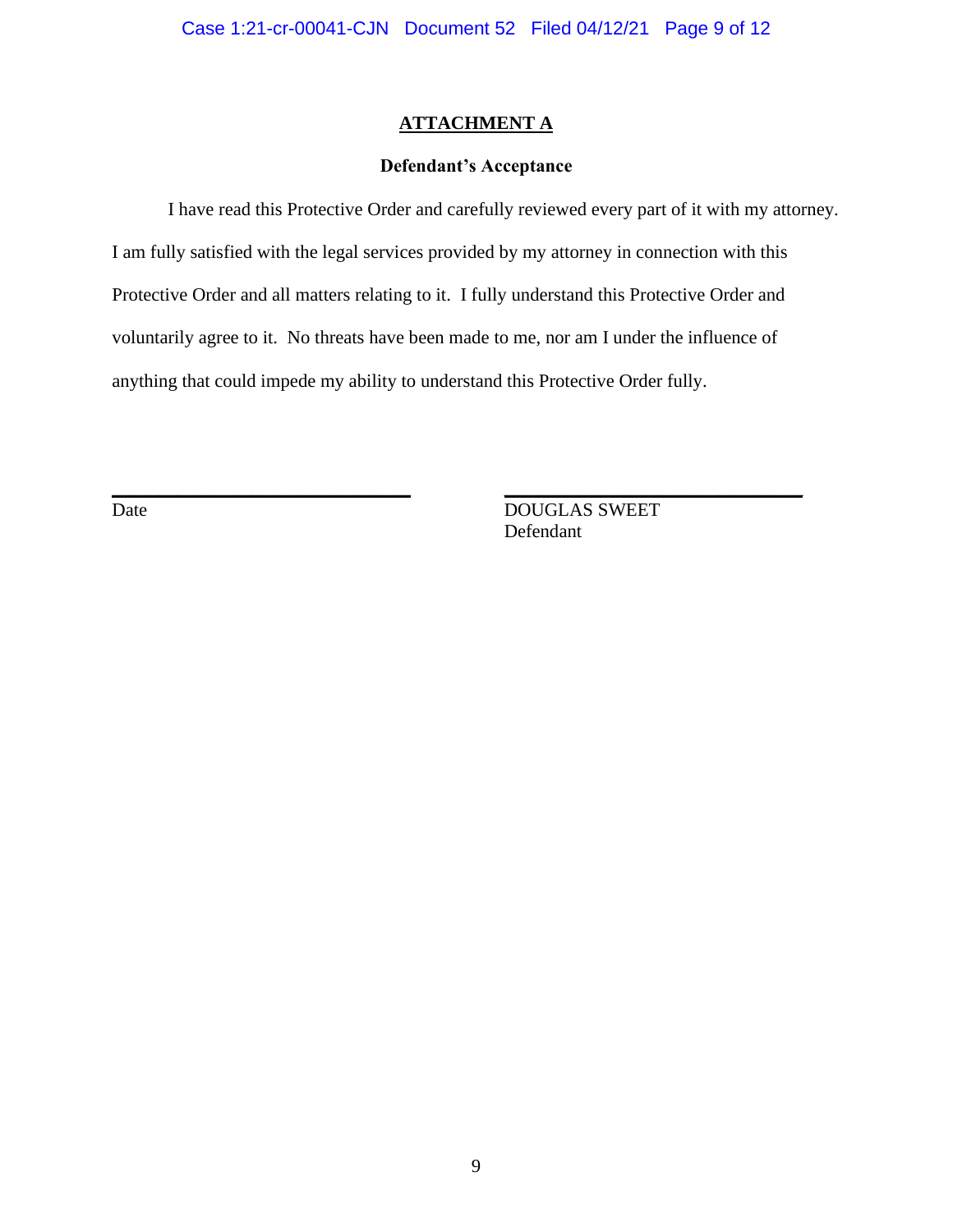# **Defendant's Acceptance**

I have read this Protective Order and carefully reviewed every part of it with my attorney. I am fully satisfied with the legal services provided by my attorney in connection with this Protective Order and all matters relating to it. I fully understand this Protective Order and voluntarily agree to it. No threats have been made to me, nor am I under the influence of anything that could impede my ability to understand this Protective Order fully.

 $\_$  , and the state of the state of the state of the state of the state of the state of the state of the state of the state of the state of the state of the state of the state of the state of the state of the state of the

Date TERRY BROWN Defendant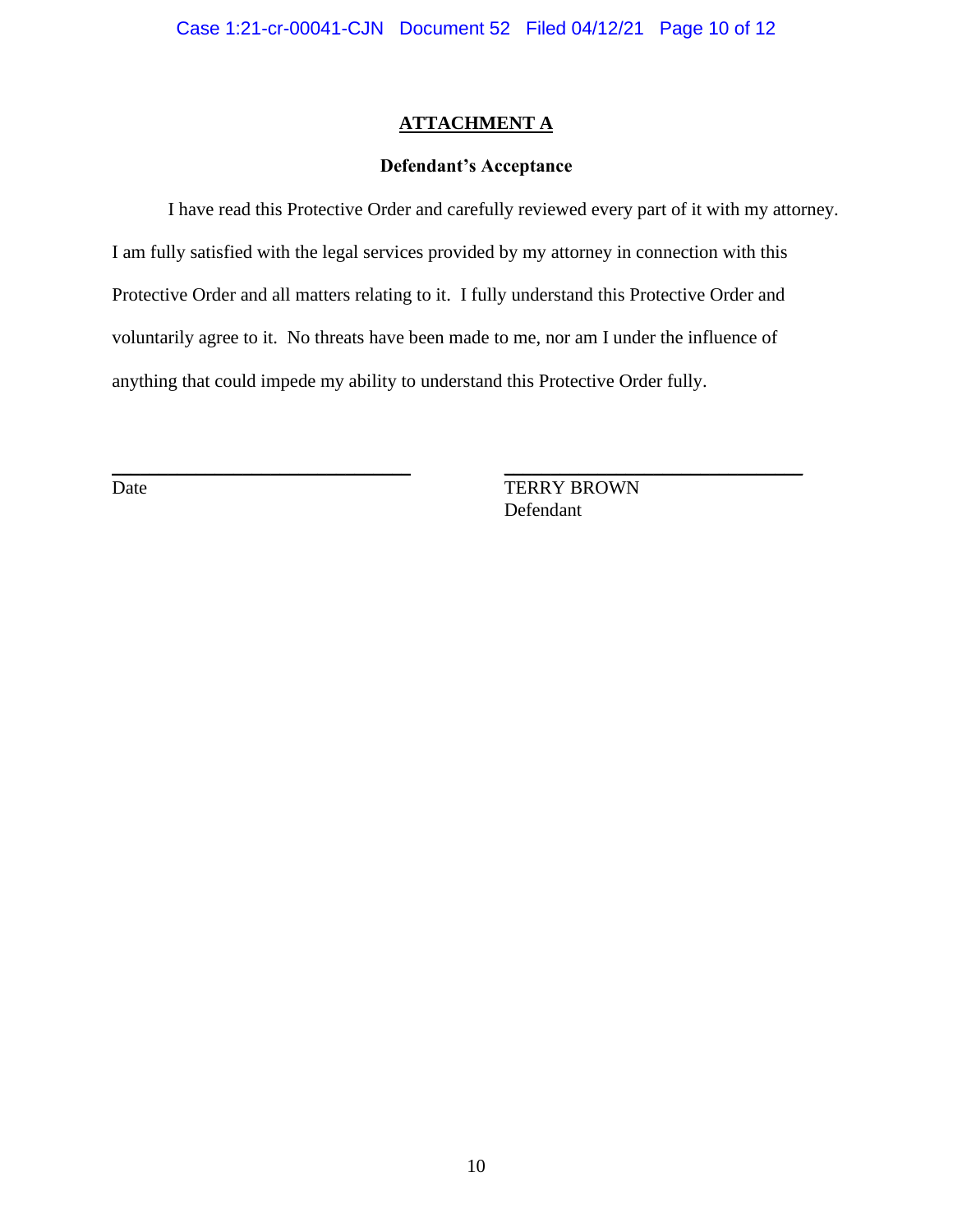### **Defendant's Acceptance**

I have read this Protective Order and carefully reviewed every part of it with my attorney. I am fully satisfied with the legal services provided by my attorney in connection with this Protective Order and all matters relating to it. I fully understand this Protective Order and voluntarily agree to it. No threats have been made to me, nor am I under the influence of anything that could impede my ability to understand this Protective Order fully.

\_\_\_\_\_\_\_\_\_\_\_\_\_\_\_\_\_\_\_\_\_\_\_\_\_\_\_\_\_\_\_\_ \_\_\_\_\_\_\_\_\_\_\_\_\_\_\_\_\_\_\_\_\_\_\_\_\_\_\_\_\_\_\_\_

Date BRADLEY RUKSTALES Defendant